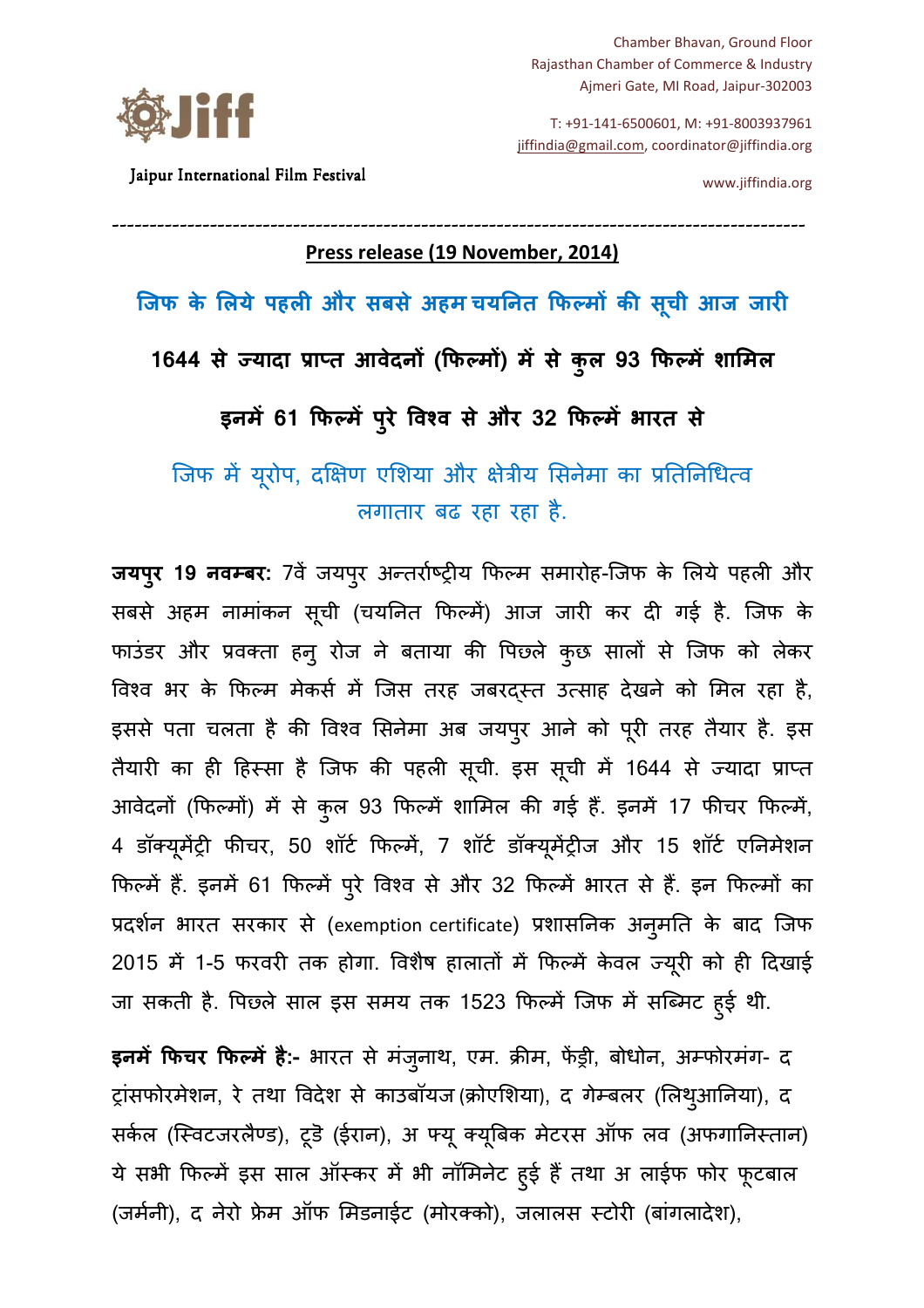युलिसेस लोस टेन थाउजेड इगोटेस (मेक्सिको) जैसी फिल्मे शामिल है. विश्व प्रसिद्ध हिरो देव पटेल की फिल्म द रोड विदिन तथा ऑस्ट्रेलिया से ऑस्कर में नामित फिल्म चार्लिज कंट्री को अभी प्रतीक्षा सूचि में रखा गया है.

# <u>चयनित फिल्मों की सूची संल्गन हैं.</u>

इस साल जिफ में अमेरिका, इंगलैण्ड, रूस, स्पेन और भारत जैसे देशों के साथ-साथ नेपाल, भूटान, दक्षिण कोरिया, बहरीन, प्यूर्टो रिको, म्यांमार, स्वीटजरलैण्ड जैसे देशों से भी फिल्में बडी तादात में सब्मिट हुई है. जिफ में यूरोप और दक्षिण एशिया का प्रतिनिधित्व लगातार बढ रहा रहा है.

भारत से रीजनल सिनेमा के रूप में बंगाली में लगभग 11 और मराठी में लगभग 7, आसामी में 2, मलयालम में 2 और तमील में 4 से ज्यादा और एक फिल्म विजयदान देथा की कहानी पर आधारित फिल्म लाजवंती (फिल्म हिन्दी में पर गाने राजस्थानी में) जिफ में सब्मीट हुई है. इस तरह जिफ में क्षेत्रीय सिनेमा का रुझान काफी बढा है.

पिछले 3 महीने से सलेक्शन कमेटी ने अपनी अथक मेहनत के बाद इन फिल्मों का चयन किया है. इस बार चयन कई मायनों में खाश है. इस साल चयन प्रक्रिया काफी कठीन रही क्यूंकि पिछले सालों की तुलना में प्रतियोगिता की श्रेणीयों में कम फिल्में चयनित की जा रही है. इसकी वजह है श्रेष्ठ और सबसे उतम दर्ज कि फिल्में पुरे विश्व के सामने हो. इससे दर्शकों और फिल्म मेकर्स को टॉप क्लास विश्वस्तरीय सिनेमा जिफ में देखने को मिले.

ये ही नहीं दर्शकों को विश्व की टॉप फीचर डाक्यूमेंट्रीज देखने को मिलेगी जो की इस साल से जिफ में अलग से प्रतियोगिता की श्रेणी में रखी गई हैं.

इस श्रेष्ट और टॉप क्लास विश्वस्तरीय सिनेमा के लिये 18 लोगों के एक राष्ट्रीय (National) और अंतरराष्ट्रीय (International) बोर्ड ने इन फिल्मों का चयन किया है. इनमें विदेश से रॉबर्ट पोपा (रोमानिया से, जिफ के पुर्व ज्यूरी सद्स्य), मुमताज हुसैन (अमेरीका से, जिफ 2012 में अपनी पहली फीचर फिल्म के लिये बेस्ट सिनेमाटोग्राफी अवार्ड), मंजरी मकीजेनी (अमेरीका), बेरनार्ड पेरट (फ्रांस), अन्ना त्रोइनस्काइया (रूस्),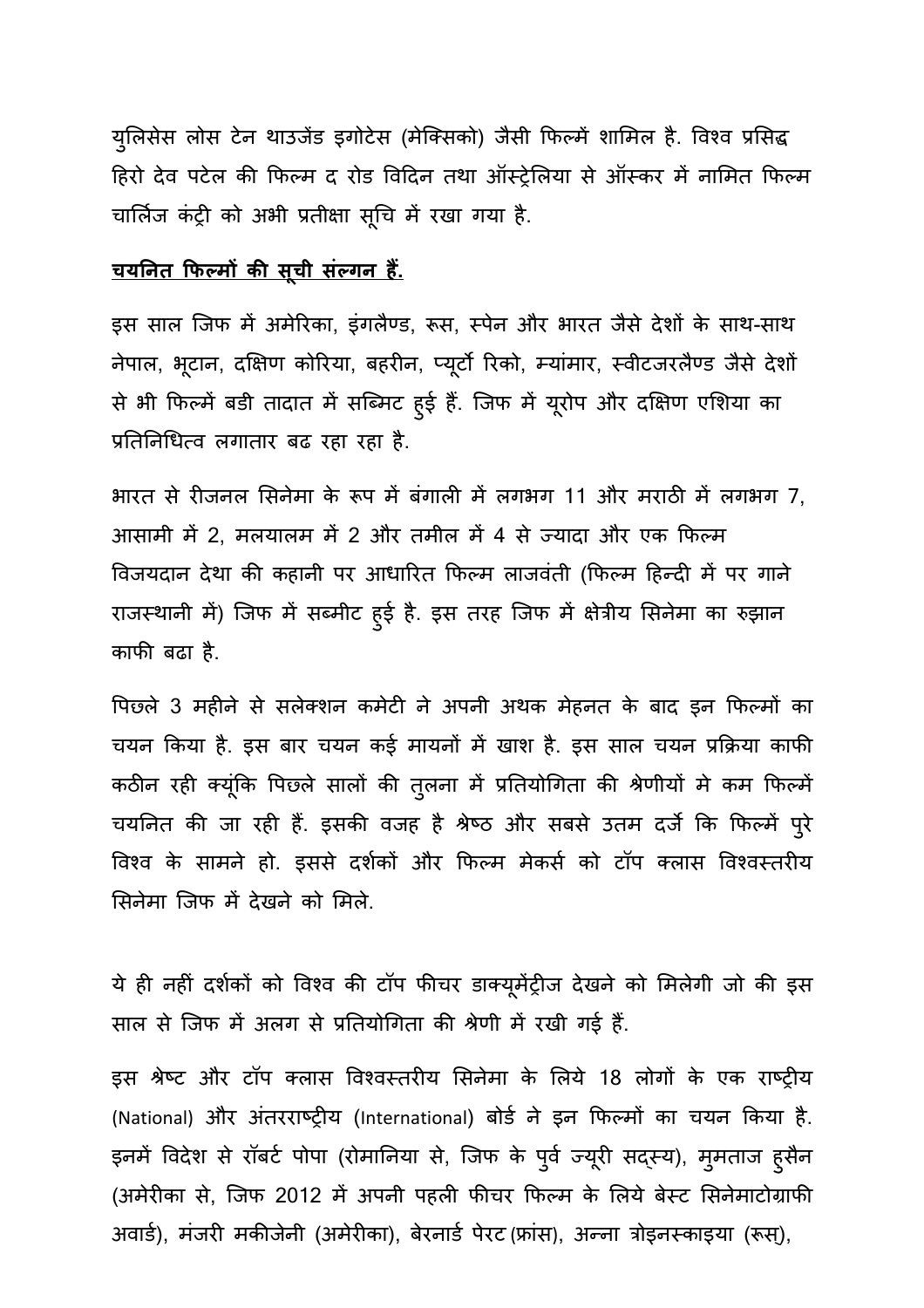दोरीत विजमेन (इन सभी की फिल्मों का चयन पहले जिफ में चुका है) तथा भारत से बिजू मोहन, बेदाब्रता पेन, डॉ. दुर्गाप्रसाद अग्रवाल, गजेन्द्र क्षोत्रीय, राकेश गोगना, गौरव पजवानी, डॉ. विभूति पाण्डे (सभी जिफ के पुर्व ज्यूरी सद्स्य), निरजन थाडे, डॉ. दुष्यंत (जिफ के पुर्व सलेक्शन बोर्ड में) वी. पी. धर, राहूल सूद आदि (पहली बार सलेक्शन बोर्ड में) लोग शामिल हैं.

इस साल जिफ ने पहली बार 50% से ज्यादा फिल्में ऑनलाईन सब्मिट हुई हैं.

राजस्थान से चयनित फिल्मों की सूची दूसरी और अंतिम सूचि के साथ 10 दिसम्बर **को जार होगी.** 

जिफ में फिल्म सब्मीट कराने की बड़ी हुई डेड्लाईन 30 नवम्बर 2014 है. जो फिल्म मेकर्स अभी फिल्म सब्मिट करने से चूक गये हैं वे अब फिल्म मार्केट में भी फिल्म सब्मिट कर सकते हैं. अधिक जानकारी के लिये जिफ की वेबसाईट www.jifindia.org विजिट की जा सकती है.

**िजफ 2015 का आयोजन आगामी 1-5 फरवर तक होगा.** 

**आपका** 

हनु रोज having

फाउंडर डायरेक्टर और प्रवक्ता-जयपुर अन्तर्राष्ट्रीय फिल्म समारोह-जिफ **Off: +91-141-6500601 Mob: 09828934481** 

*JIFF 2015* 

*Comments and review from selection committee members:* 

#### *Mr. Niranjan Thade Niranjan Thade r. Thade*

Jaipur International Film Festival is steadily gaining significance in the International Film Festival *arena. One can say that by seeing the quality and contents of the films being sent for selection. This year top line films like 'Jalanan', and 'The Man who Fed his Shadow' arrived for selection. 'Jalanan'*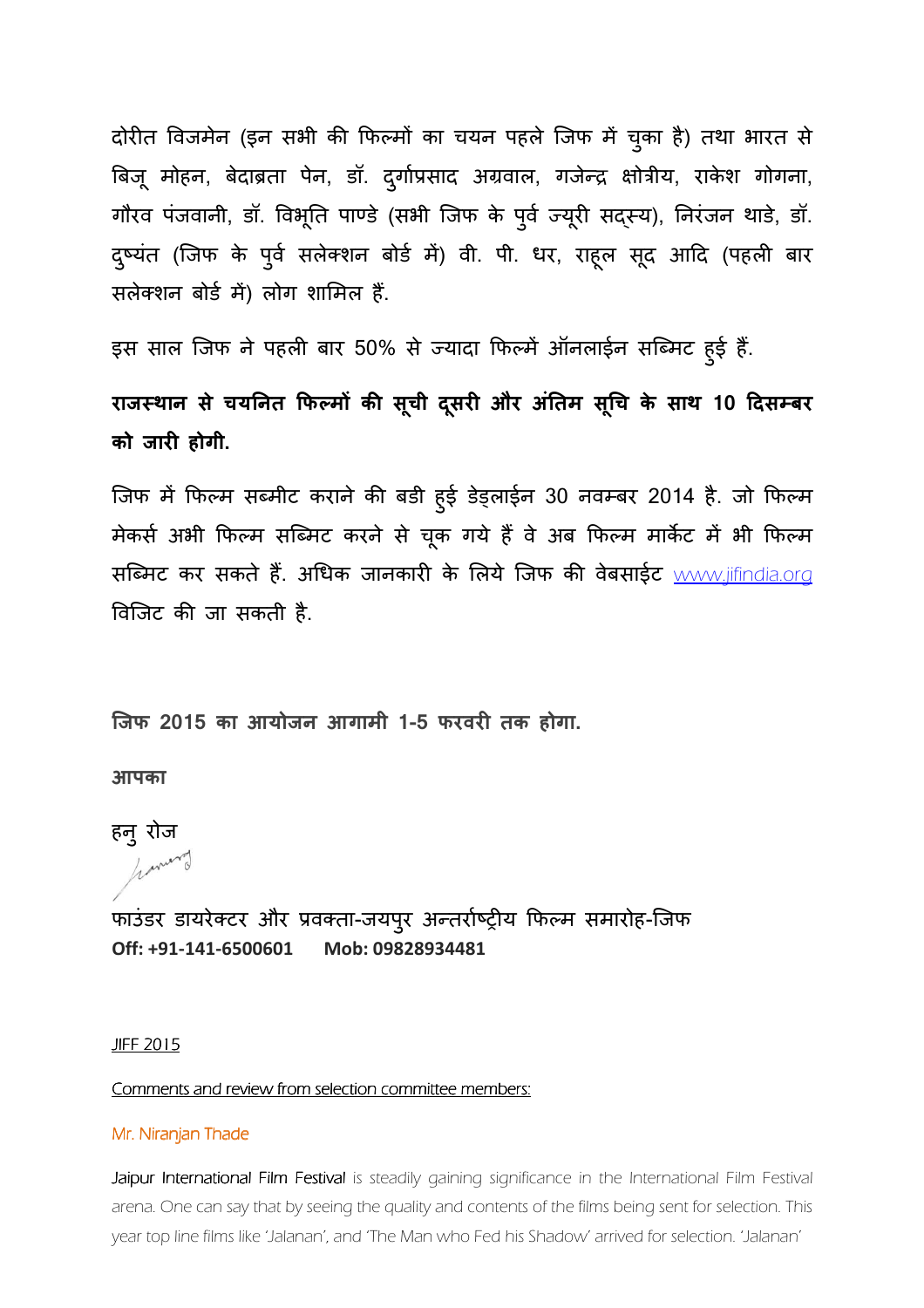*which won the Best Documentary at Busan IFF is a film that has been made painstakingly and with dedication by its maker and shot over 5 years on the streets and buses of Jakarta. 'Man who Fed his Shadow', a wonderfully crafted film has 87 selections and 19 awards already. The film works at different levels and has societal, arts and personal issues of the maker come together in a perfect blend.* 

*This year some excellent and stylish comedies arrived too for selection. '5 Ways 2 Die' is an excellent Black Comedy set to music and 'Ulisis & the 10,000 Moustaches' is an excellent take on a young boy suddenly growing moustaches and the way it changes his school life. Both films have been appreciated widely at the International Film Festival circuits and won multiple awards.* 

*There are some new frontiers being scaled too at JIFF 2015 FF 2015. 'It was Sunny the Day I killed Her' and 'Requiem for My Father' are path breaking to say the least. One of them may need very discerning viewer ship as it deals with nudity as an expression.* 

*Some of the films which stood out during the selection process are 'Without Serena' a minimalist*  film done with economy of shots and expression; 'Jaya', a student film that traces the life of a *orphan teenage girl lives as a boy to guard herself from the mean streets and seaside slums of Mumbai. Brilliant performance by the lead actor. In fact, most of the fiction entries have brilliant performances that impress.* 

Some other impressive films made selection process rewarding are 'Waking Marshall Walker', 'Jalal's Story'- A landmark film from Bangla Desh that picks the issues of crime, politics and *superstition in rural Bangla Desh; Documentary 'On The Edge', and a simple but effective film 'Selfie'.* 

*One important aspect of this year's selection is that this year there were no rejections. This reflects on the fact that the cinematic, technical and aesthetic standard of the films being sent for selection to Jaipur International Film Festival Jaipur International Film Festival is going up. It will not be a surprise if in the next few years JIFF* will be a sought after festival on the international circuit by the frontline filmmakers.

### *Manjari Makijany Makijany*

*"It was interesting to watch short films from across the globe. Some debut filmmakers have made exceptional films. I hope the ones that deserve get the recognition at JIFF."* 

# $\overline{\textbf{S}}$  **दुर्गाप्रसाद** अग्रवाल

वृत्त चित्र खण्ड की जिन फिल्मों को देखने का मुझे अवसर मिला, उनमें एक बात कॉम थी, और वह थी सिनेमा की नई भाषा का इस्तेमाल, फिल्में चाहे देश की हों या विदेश की, जिन्होंने इन्हें बनाया वे सभी किसी न किसी